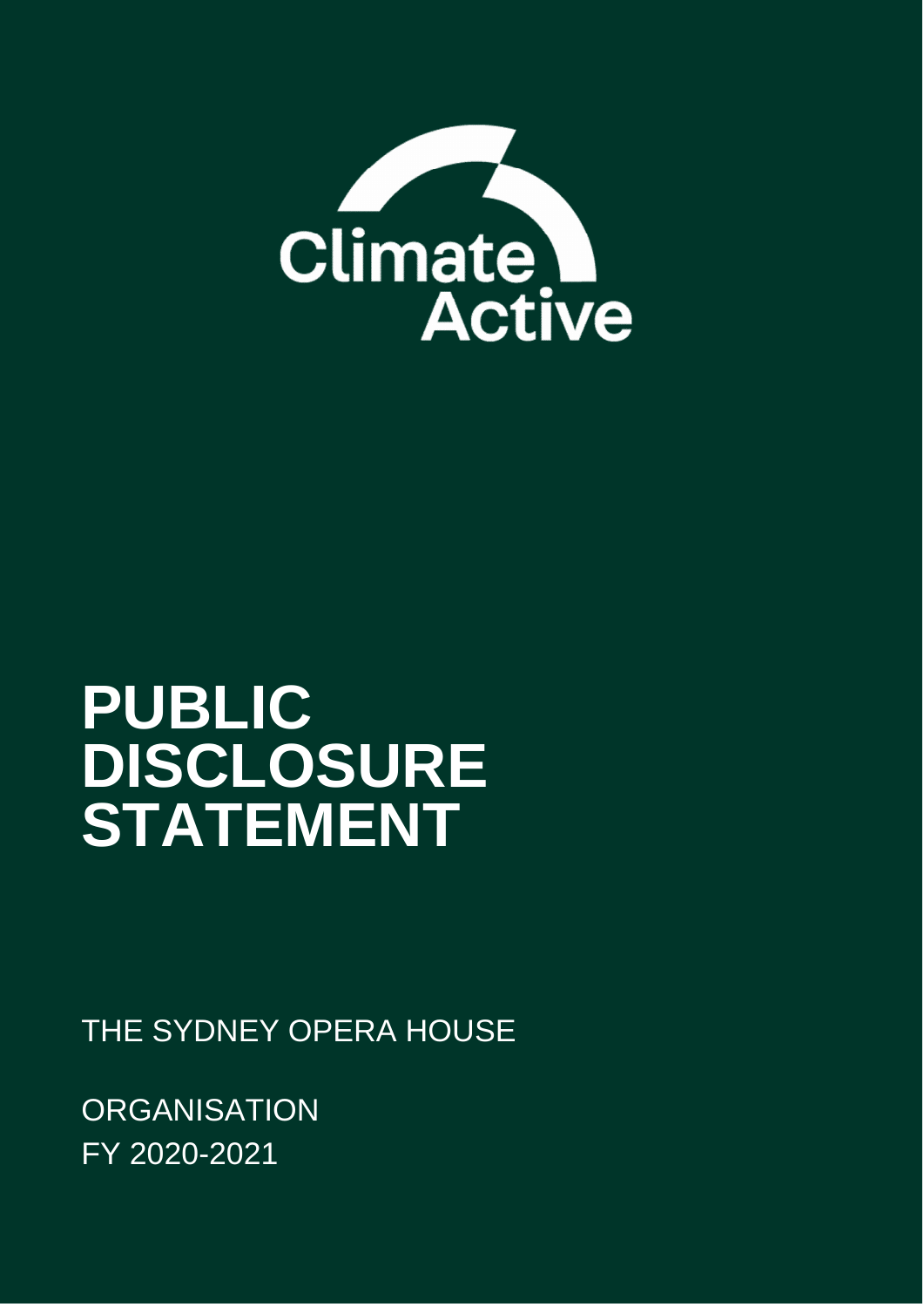### PLEASE DO NOT CHANGE THE DESIGN OR FORMATTING OF THIS DOCUMENT

### Australian Government **Climate Active Public Disclosure Statement**





House

NAME OF CERTIFIED ENTITY: The Sydney Opera

REPORTING PERIOD: 1 July 2020 – 30 June 2021

#### **Declaration**

To the best of my knowledge, the information provided in this Public Disclosure Statement is true and correct and meets the requirements of the Climate Active Carbon Neutral Standard.

Signature  $\mathbb{Z}/\mathbb{Z}$  Date

20/09/21

Name of Signatory Ian Cashen

Position of Signatory Executive Director, Building, Safety & Security



**Australian Government** 

**Department of Industry, Science, Energy and Resources** 

Public Disclosure Statement documents are prepared by the submitting organisation. The material in Public Disclosure Statement documents represents the views of the organisation and do not necessarily reflect the views of the Commonwealth. The Commonwealth does not guarantee the accuracy of the contents of the Public Disclosure Statement documents and disclaims liability for any loss arising from the use of the document for any purpose. Version number February 2021

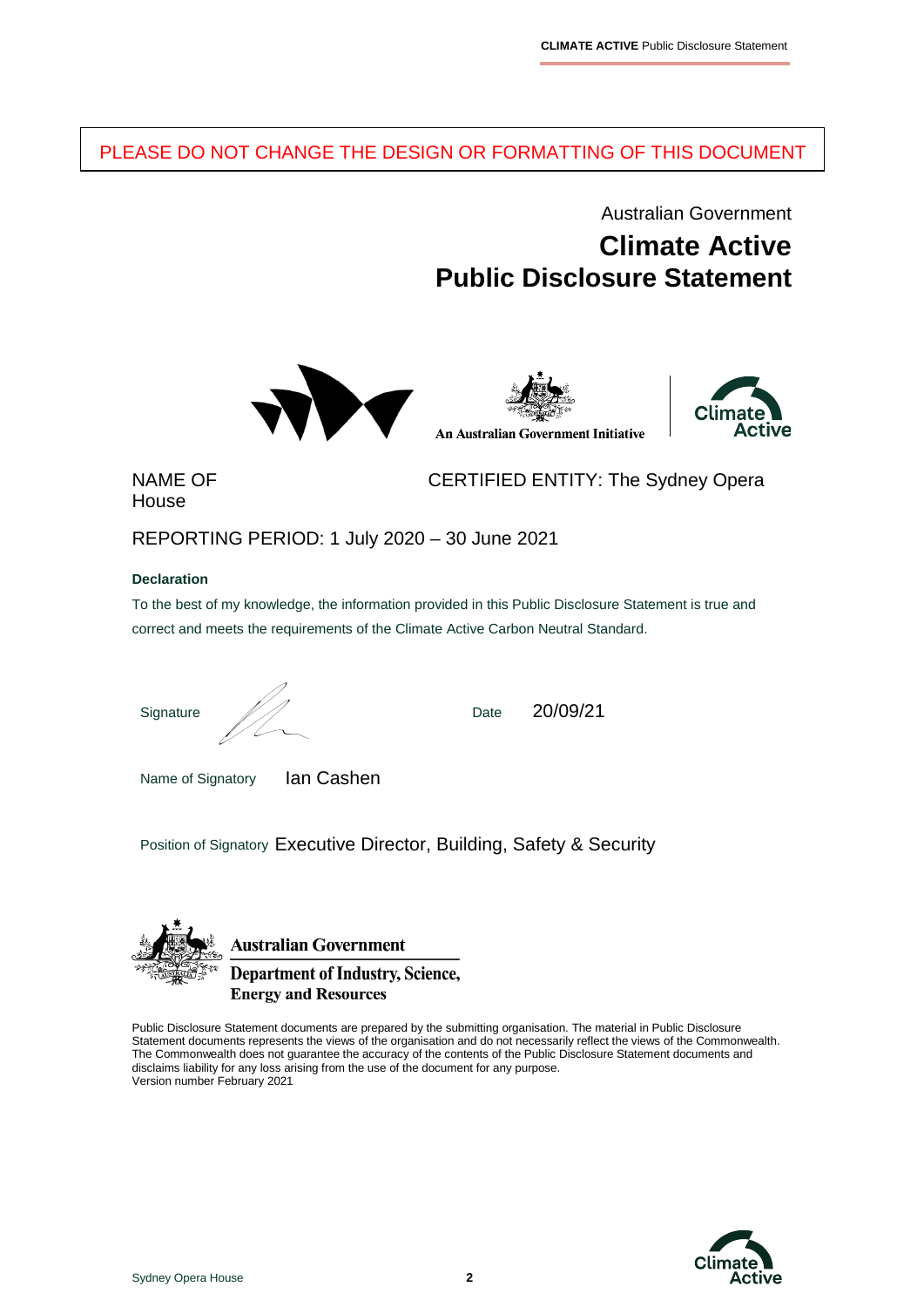### 1.CARBON NEUTRAL INFORMATION

#### **Description of certification**

This inventory has been prepared for the financial year from 1 July 2020 to 30 June 2021 and covers the business operations of the Sydney Opera House Trust (SOHT).

The operational boundary has been defined based on an operational control test, in accordance with the principles of the National Greenhouse and Energy Reporting Act 2007. This includes all operations which are controlled by the Sydney Opera House Trust

The boundary excludes the transport of audience members, tenants and contractors to and from the Opera House precinct. Natural gas consumption by tenants within the precinct has also been excluded as this is separately metered.

The methods used for collating data, performing calculations and presenting the carbon account are in accordance with the following standards:

- Climate Active Standard for organisations
- The GHG Protocol: A Corporate Accounting and Reporting Standard (Revised Edition)
- National Greenhouse and Energy Reporting (Measurement) Determination 2008

Where possible, the calculation methodologies and emission factors used in this inventory are derived from the National Greenhouse Accounts (NGA) Factors in accordance with "Method 1" from the National Greenhouse and Energy Reporting (Measurement) Determination 2008.

The greenhouse gases considered within the inventory are those that are commonly reported under the Kyoto Protocol; carbon dioxide (CO2), methane (CH4), nitrous oxide (N2O) and synthetic gases hydrofluorocarbons (HFCs). No perfluorocarbons (PFCs), and sulphur hexafluoride (SF6) or nitrogen trifluoride (NF3) were detected within the operational boundary. All emission sources have been expressed as carbon dioxide equivalents (CO2-e) using relative global warming potentials (GWPs).

#### **Organisation description**

The Sydney Opera House is a masterpiece that belongs to all Australians. It is Australia's number one tourist destination and one of the world's busiest performing arts centre, welcoming more than 10 million visitors a year and hosting 2,000 performances attended by 1.45 million people. On its 40th Anniversary in 2013, the Opera House embarked upon a Decade of Renewal to

*"Climate Active certification is important to demonstrate a genuine commitment to climate action.*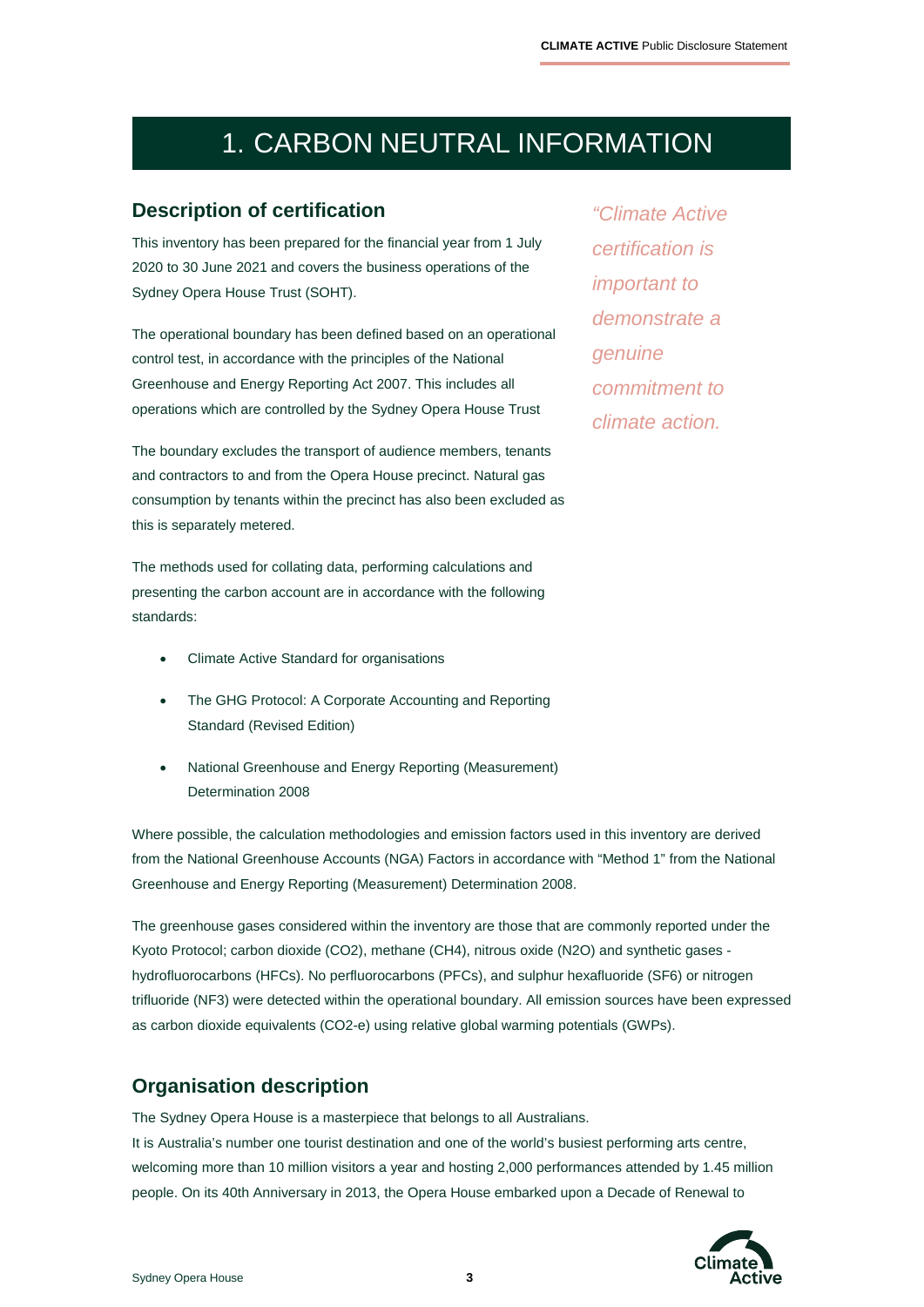prepare it for future generations of artists, audiences and visitors.

As the symbol of modern Australia, the Opera House is committed to leading by example and embedding environmental sustainability in everything it does. It is one of only a handful of UNESCO World Heritagelisted buildings internationally to achieve a 5 Star Green Star - Performance rating, setting a new standard for heritage buildings and inspiring positive change in our community.

The Opera House's fourth Environmental Action Plan (2020-23) commits to achieving a number of ambitious goals by its 50th anniversary in 2023. Key goals include reducing energy use by 20%; recycling more than 85% of operational waste; achieving a 6 Star Green Star performance rating, which is equivalent to Global Leadership in Sustainability and developing a pathway to become climate positive.

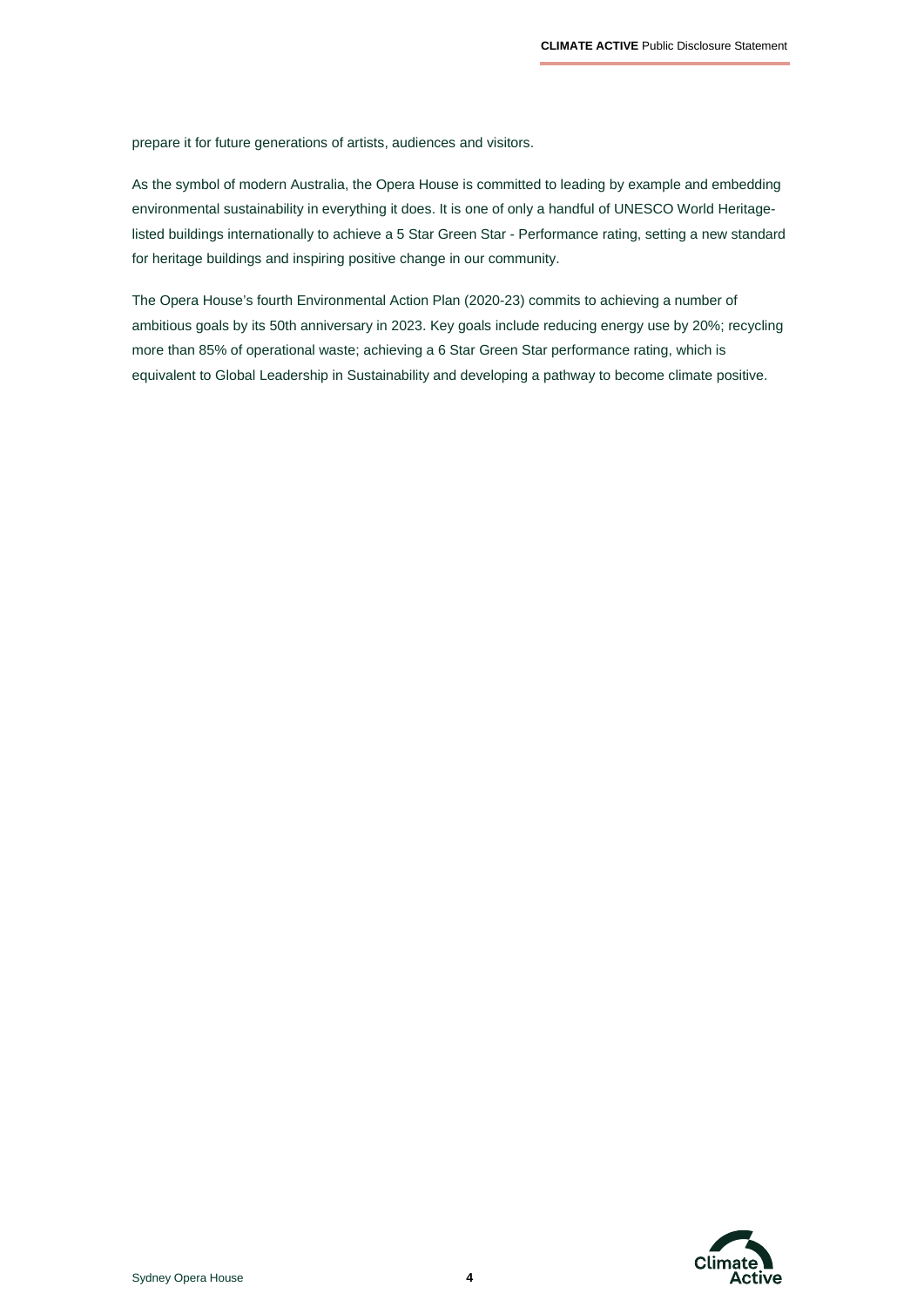# 2.EMISSION BOUNDARY

### **Diagram of the certification boundary**

|                                                                                        |                                                 |  | <b>Excluded</b>                                                                                |
|----------------------------------------------------------------------------------------|-------------------------------------------------|--|------------------------------------------------------------------------------------------------|
| Quantified<br>Electricity<br><b>Base Building</b><br>Electricity<br>Telecommunications | Non-quantified<br>Liquid Waste - Grease<br>Trap |  | Audience, Tenant and<br><b>Contractor Travel</b><br><b>Natural Gas - Tenant</b><br>Consumption |
| Water<br><b>IT Equipment</b><br>Office Paper                                           |                                                 |  |                                                                                                |
| Paper<br>Stationery                                                                    |                                                 |  |                                                                                                |
| <b>Employee Commute</b><br><b>Working From Home</b>                                    |                                                 |  |                                                                                                |
| <b>Business Flights</b><br><b>Transport Fuels</b><br><b>Cleaning Services</b>          |                                                 |  |                                                                                                |
| Food & Catering<br>Postage                                                             |                                                 |  |                                                                                                |
| <b>Hotel Accommodation</b><br>(Domestic &<br>International)                            |                                                 |  |                                                                                                |
| Advertising<br><b>Taxis</b><br><b>Hire Cars</b>                                        |                                                 |  |                                                                                                |
| Refrigerants<br>Waste (Landfill &<br>Recycling)                                        |                                                 |  |                                                                                                |
|                                                                                        |                                                 |  |                                                                                                |

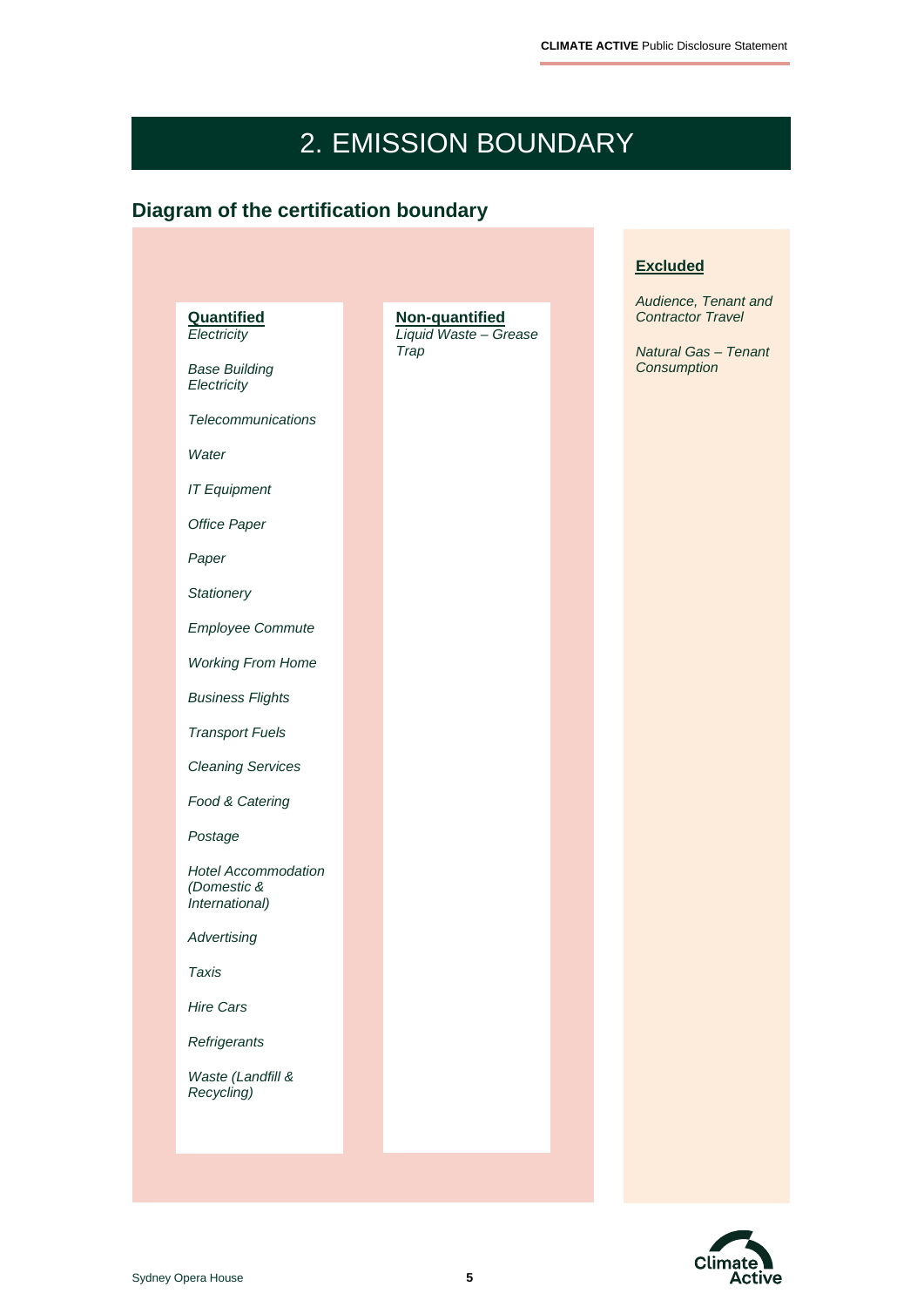### **Non-quantified sources**

 Quantification of emissions related to the processes involved in the various streams associated with the treatment of grease trap waste is not currently possible due to insufficient data from third-party suppliers. Further engagement will be undertaken so that this activity can be incorporated into future accounts. The associated emissions with the grease trap waste will also be immaterial.

#### **Data management plan**

N/A

### **Excluded sources (outside of certification boundary)**

- Carbon emissions related to travel to and from the Opera House precinct by the audience, tenants and contractors, who are not directly employed by the Opera House are outside of the operational control boundary as there is no jurisdiction to enforce policies and procedures related to health, safety and the environment.
- The consumption of natural gas by tenants within the Opera House precinct is separately metered and not under the operational control of the SOHT.

*"Climate Active certification is important to demonstrate a genuine commitment to climate action.* 

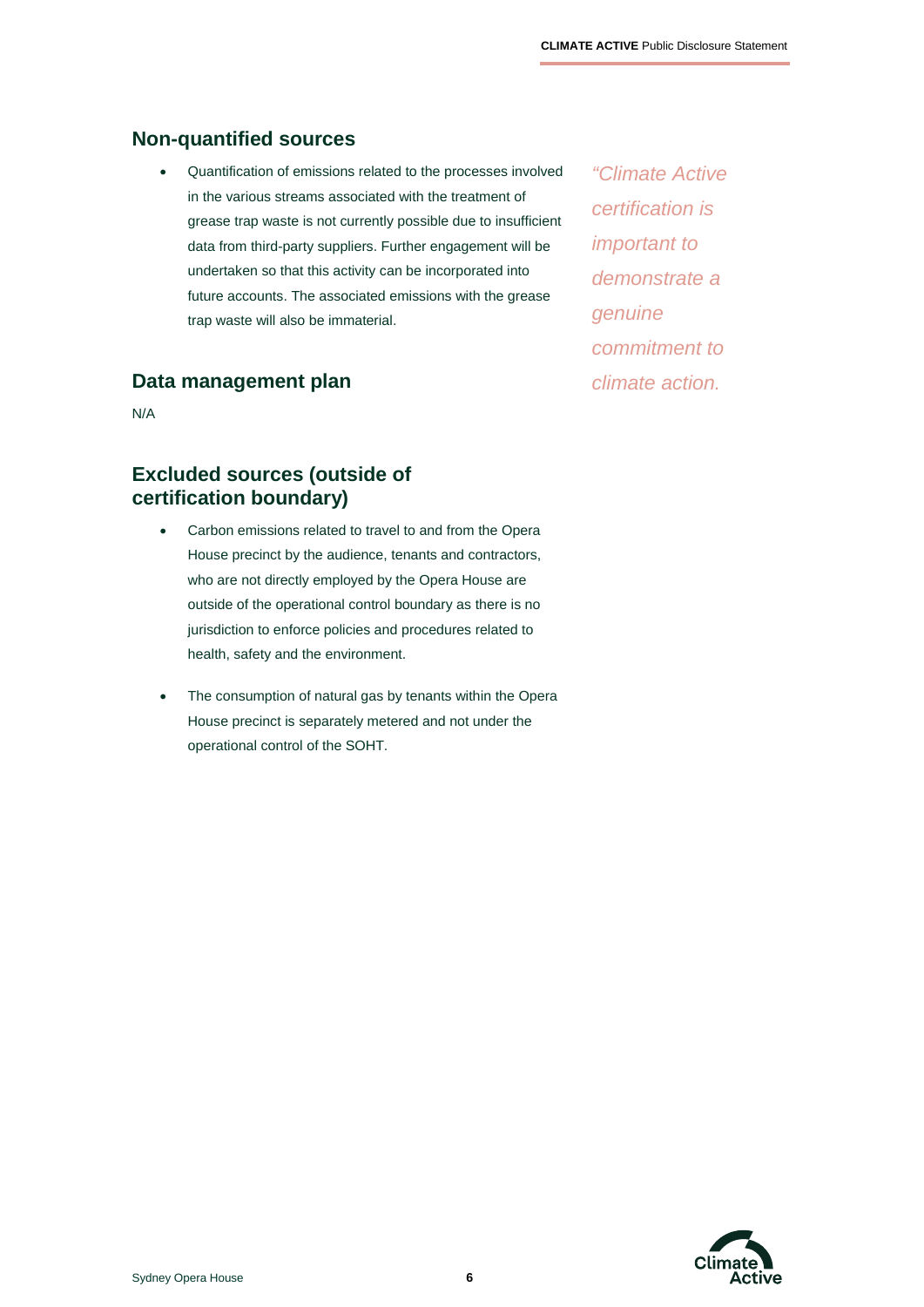# 3.EMISSIONS SUMMARY

### **Emissions reduction strategy**

The Opera House's Environmental Action Plan (EAP) 2020-23 sets an objective to reduce its energy use by 20% from baseline; achieve 85% recycling of operational waste; achieve a 6 Star Green Star -Performance rating and develop a climate positive pathway by 2023.

Electricity (Scope 1 & 2) is responsible for over 80% of the Opera House's emissions. Scope 2 purchased electricity - was identified as the largest emissions source, and therefore provided the greatest opportunity for decarbonisation, making it the primary focus of the emissions reduction strategy.

This was supported by implementation of a best practice waste management program which has led to over 80% of operational waste being recycled and diverted from landfill.

### **Emissions over time**

The Opera House has achieved energy savings since base year as a result of efficiency projects from 2018 including the upgrade of SOH central chiller plant, the implementation of a new Building Management Control System to optimize heating and cooling performance, and improved waste management performance which resulted an increase waste recycling from 60-85%, In 2020-21SOH's carbon footprint was impacted by Sydney Opera House closure from July - September2021 due to the Covid-19 pandemic. Site closure resulted in a reduction in resource use and waste generation precinct wide due to the cancellation of all performances and events; tours and; closure of retail and F&B operations.

#### **Table 1**

| <b>Emissions since base year</b> |                       |                    |                                 |
|----------------------------------|-----------------------|--------------------|---------------------------------|
|                                  | Base year:<br>2017-18 | Year 2:<br>2019-20 | Current year Year 3:<br>2020-21 |
| Total $tCO2$ -e                  | 17,597.6              | 15,142.1           | 12,349.6                        |

### **Emissions reduction actions**

During the 2019-20 period the SOH engaged a consultant to undertake a site wide energy audit. The purpose of the audit was to identify further energy savings opportunities to further reduce consumption toward the 20% reduction target. A hot weather protocol was initiated to respond to high temperature conditions and efficiently cool the building. During 2020-21 period wok continued to optimise building performance while meeting the requirements of the Opera House's Covid safe plan.

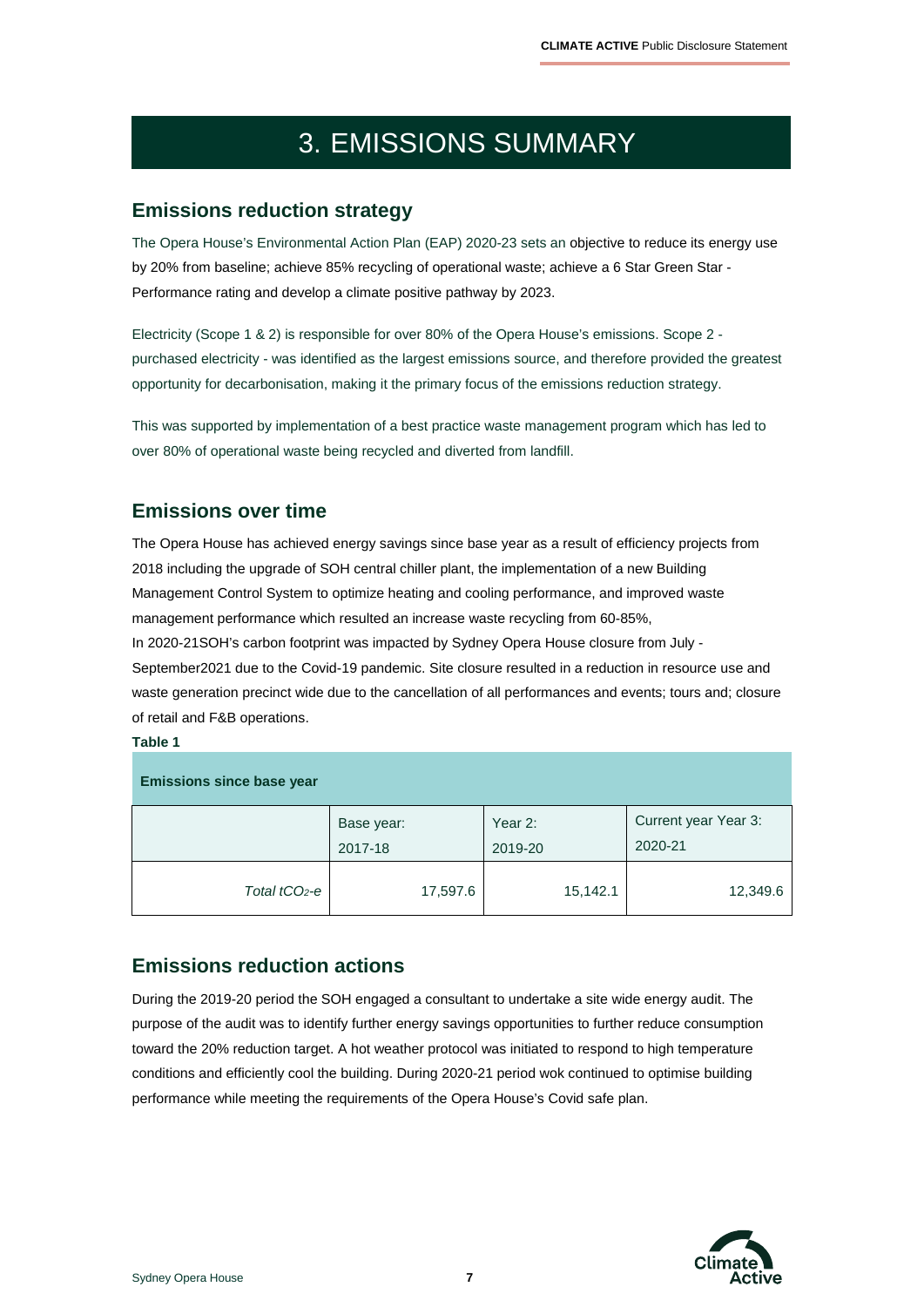### **Emissions summary (inventory)**

| Table 2                         |                            |                           |
|---------------------------------|----------------------------|---------------------------|
| <b>Emission source category</b> |                            | tonnes CO <sub>2</sub> -e |
| Accommodation and facilities    |                            | 2.189                     |
| Air Transport (km)              |                            | 9.100                     |
| <b>Bespoke</b>                  |                            | 265.918                   |
| <b>Cleaning and Chemicals</b>   |                            | 579.754                   |
| Electricity                     |                            | 10,773.102                |
| Food                            |                            | 33.735                    |
| ICT services and equipment      |                            | 197.805                   |
| Land and Sea Transport (\$)     |                            | 2.228                     |
| Land and Sea Transport (fuel)   |                            | 3.786                     |
| Land and Sea Transport (km)     |                            | 101.013                   |
| Office equipment & supplies     |                            | 62.321                    |
| Postage, courier and freight    |                            | 10.819                    |
| <b>Professional Services</b>    |                            | 139.190                   |
| Waste                           |                            | 69.216                    |
| Water                           |                            | 44.692                    |
| Working from home               |                            | 54.760                    |
|                                 | <b>Total Net Emissions</b> | 12,349.627                |

### **Uplift factors**

| Table 3                         |                                                                       |                           |
|---------------------------------|-----------------------------------------------------------------------|---------------------------|
| <b>Reason for uplift factor</b> |                                                                       | tonnes CO <sub>2</sub> -e |
| N/A                             |                                                                       |                           |
|                                 | Total footprint to offset (uplift factors + net emissions) 12,349.627 |                           |

### **Carbon neutral products**

N/A

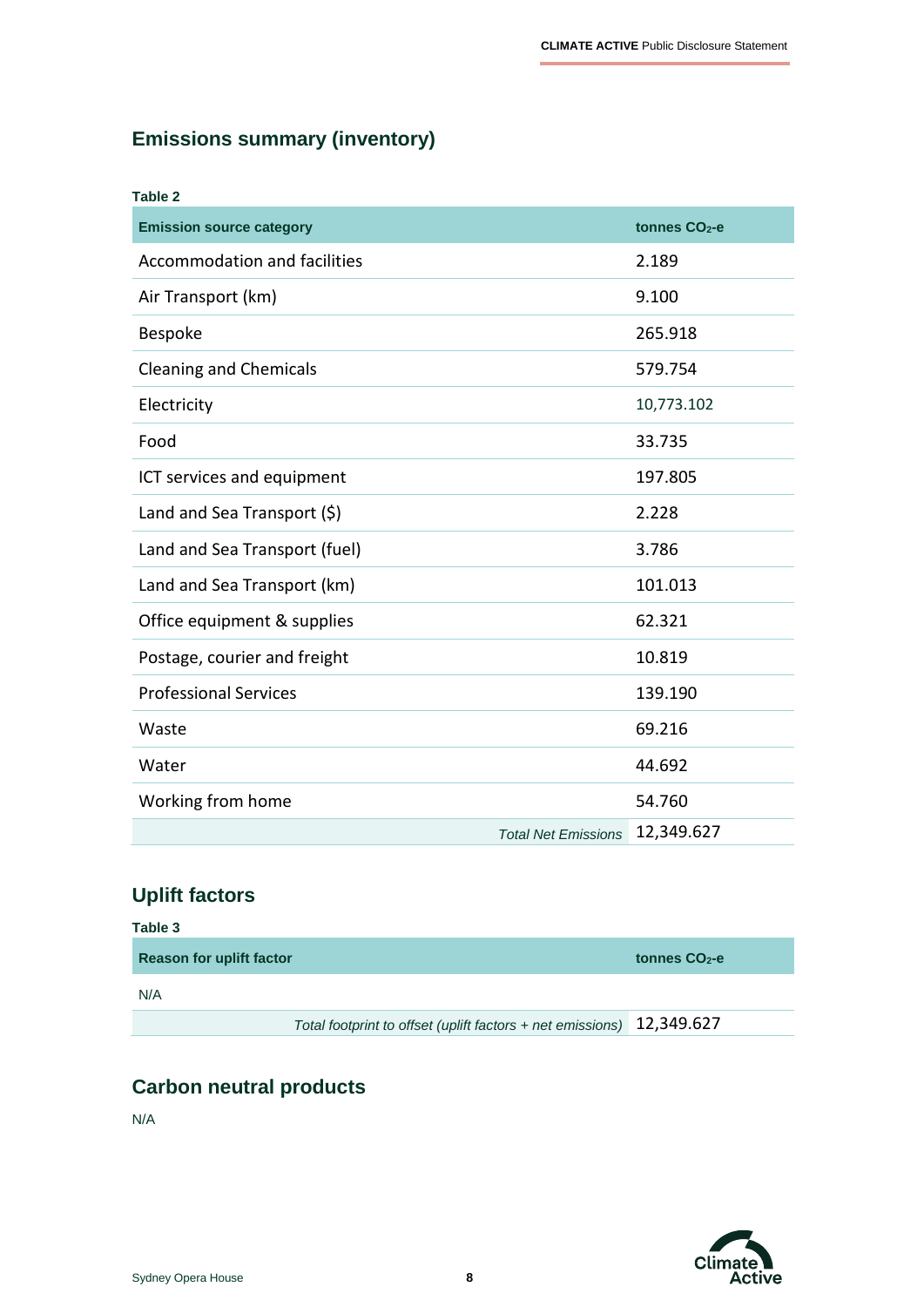### **Electricity summary**

Electricity was calculated using a market-based approach.

#### **Market-based approach summary**

| <b>Market-based approach</b>                                              | <b>Activity Data</b><br>(kWh) | <b>Emissions</b><br>$(kgCO2-e)$ | <b>Renewable</b><br>$\%$ |
|---------------------------------------------------------------------------|-------------------------------|---------------------------------|--------------------------|
| Behind the meter consumption of electricity generated                     | 0                             | 0                               | 0.0%                     |
| <b>Total non-grid electricity</b>                                         | $\bf{0}$                      | $\bf{0}$                        | 0.0%                     |
| LGC Purchased and retired (kWh) (including PPAs)                          | $\Omega$                      | $\Omega$                        | $0.0\%$                  |
| GreenPower                                                                | 3,574                         | $\Omega$                        | 0.0%                     |
| Jurisdictional renewables                                                 | $\Omega$                      | $\Omega$                        | 0.0%                     |
| <b>Residual Electricity</b>                                               | 10,039,416                    | 10,773,102                      | 0.0%                     |
| Large Scale Renewable Energy Target (applied to grid<br>electricity only) | 2,344,293                     | 0                               | 19%                      |
| <b>Total grid electricity</b>                                             | 12,387,284                    | 10,773,102                      | 19%                      |
| Total Electricity Consumed (grid + non grid)                              | 12,387,284                    | 10,773,102                      | 19%                      |
| Electricity renewables                                                    | 2,347,868                     |                                 |                          |
| <b>Residual Electricity</b>                                               | 10,039,416                    | 10,773,102                      |                          |
| <b>Exported on-site generated electricity</b>                             | $\bf{0}$                      | $\bf{0}$                        |                          |
| Emission Footprint ( $kgCO2$ -e)                                          |                               | 10,773,102                      |                          |

| <b>Emission Footprint (tCO2-e)</b>     | 10.773 |
|----------------------------------------|--------|
| <b>LRET renewables</b>                 | 18.93% |
| <b>Voluntary Renewable Electricity</b> | 0.03%  |
| <b>Total renewables</b>                | 18.95% |

#### **Location-based approach summary Table 5**

| Location-based approach                 | <b>Activity Data</b><br>(kWh) | <b>Emissions</b><br>(kqCO <sub>2</sub> .e) |
|-----------------------------------------|-------------------------------|--------------------------------------------|
| <b>NSW</b>                              | 12,367,264                    | 11,148,055                                 |
| Grid electricity (scope 2 and 3)        | 12,367,264                    | 11,148,055                                 |
| <b>NSW</b>                              | 0                             | 0                                          |
| Non-grid electricity (Behind the meter) | 0                             | O                                          |
| <b>Total Electricity Consumed</b>       | 12,367,264                    | 11,148,055                                 |

| <b>Emission Footprint (tCO<sub>2</sub>-e)</b> |
|-----------------------------------------------|
|-----------------------------------------------|



**Emission Footprint (tCO2-e) 11,149**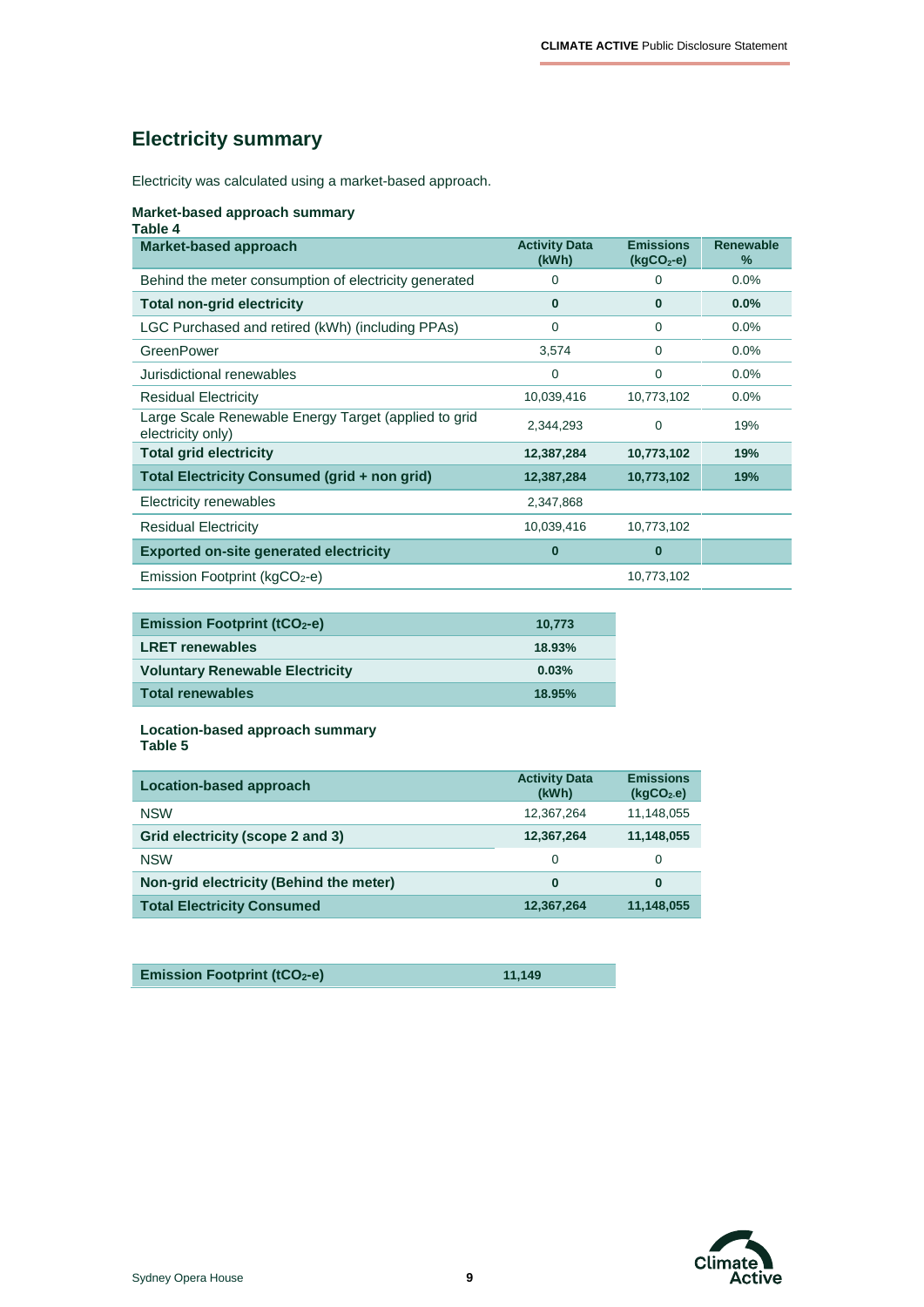# 4.CARBON OFFSETS

### **Offsets strategy**

| Table 6 |                                                                                 |            |
|---------|---------------------------------------------------------------------------------|------------|
|         | <b>Offset purchasing strategy:</b>                                              |            |
|         | In arrears                                                                      |            |
| 1.      | Total offsets previously<br>forward purchased and<br>banked for this report     | 0          |
| 2.      | Total emissions liability to<br>offset for this report                          | 12,349.627 |
| 3.      | Net offset balance for this<br>reporting period                                 | 12,349.627 |
| 4.      | Total offsets to be forward<br>purchased to offset the next<br>reporting period | 376.0      |
| 5.      | Total offsets required for this<br>report                                       | 12,350     |

### **Co-benefits**

NIHT Topaiyo REDD +: NIHT Inc. has partnered with the traditional landowners of New Ireland and East New Britain to put an end to deforestation initiated by industrial logging in the region. The preservation of these rainforests is essential to not only the carbon and biodiversity benefits inherent with projects of this nature, but also for the wellbeing and prosperity of the people of New Ireland and East New Britain. The project is located in the forested areas of New Ireland and East New Britain in Papua New Guinea. The project has evolved based on the input and needs expressed by persons living in the region. What began as a traditional timber operation has been recognised as an opportunity with enormous carbon sequestering potential and has evolved into a forest protection project that will provide substantial economic benefits to the people of Papua New Guinea. Through the avoidance of carrying out exploitative industrial commercial timber harvesting in the project area, the project expects to generate nearly 60 million tonnes of CO2 emissions reductions across the 30 year project lifetime, depending on the number and size of Project Activity Instances (PAIs) added to the project.

150 MW grid connected Wind Power based electricity generation project in Gujarat, India.: The main purpose of the project is to generate renewable electricity using wind power and feed the generated output to the local grid in Gujarat, contributing to climate change mitigation efforts. In addition to the generation of renewable energy-based electricity, the project has also been conceived to enhance the propagation of commercialisation of wind power generation in the region and to contribute to the sustainable development

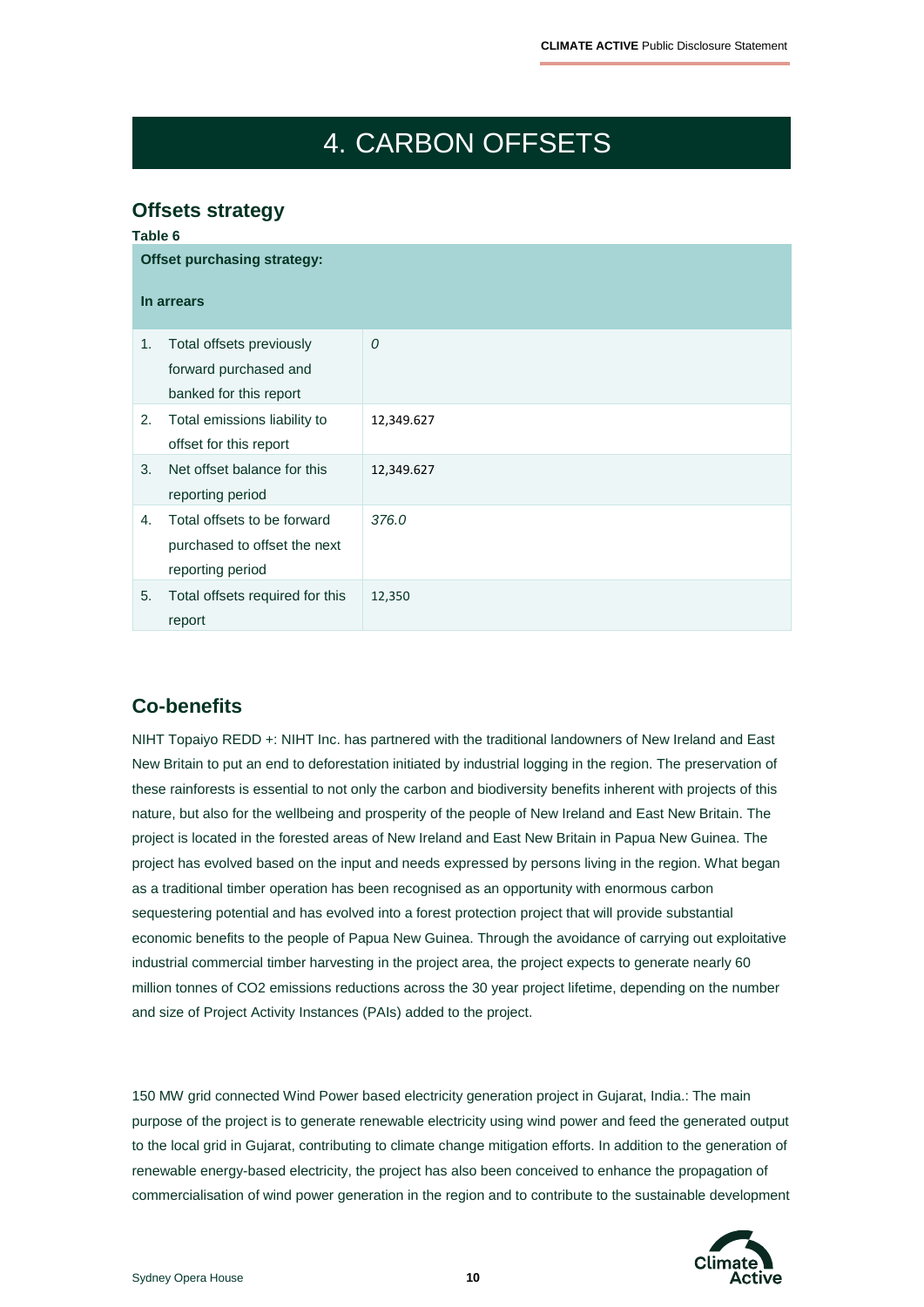of the region, socially, environmentally and economically. The proposed project activity leads to alleviation of poverty by establishing direct and indirect employment benefits accruing out of infrastructure development of wind farms, installation work, operation and management of wind farm, providing daily needs, etc. The infrastructure in and around the project area will also improve due to project activity. This includes development of road network and improvement of electricity quality, frequency and availability as the electricity is fed into a deficit grid. The generated electricity is fed into the Western regional Grid through local grid, thereby improving the grid frequency and availability of electricity to the local consumers (villagers & sub-urban habitants) which will provide new opportunities for industries and economic activities to be setup in the area thereby resulting in greater local employment, ultimately leading to overall development.

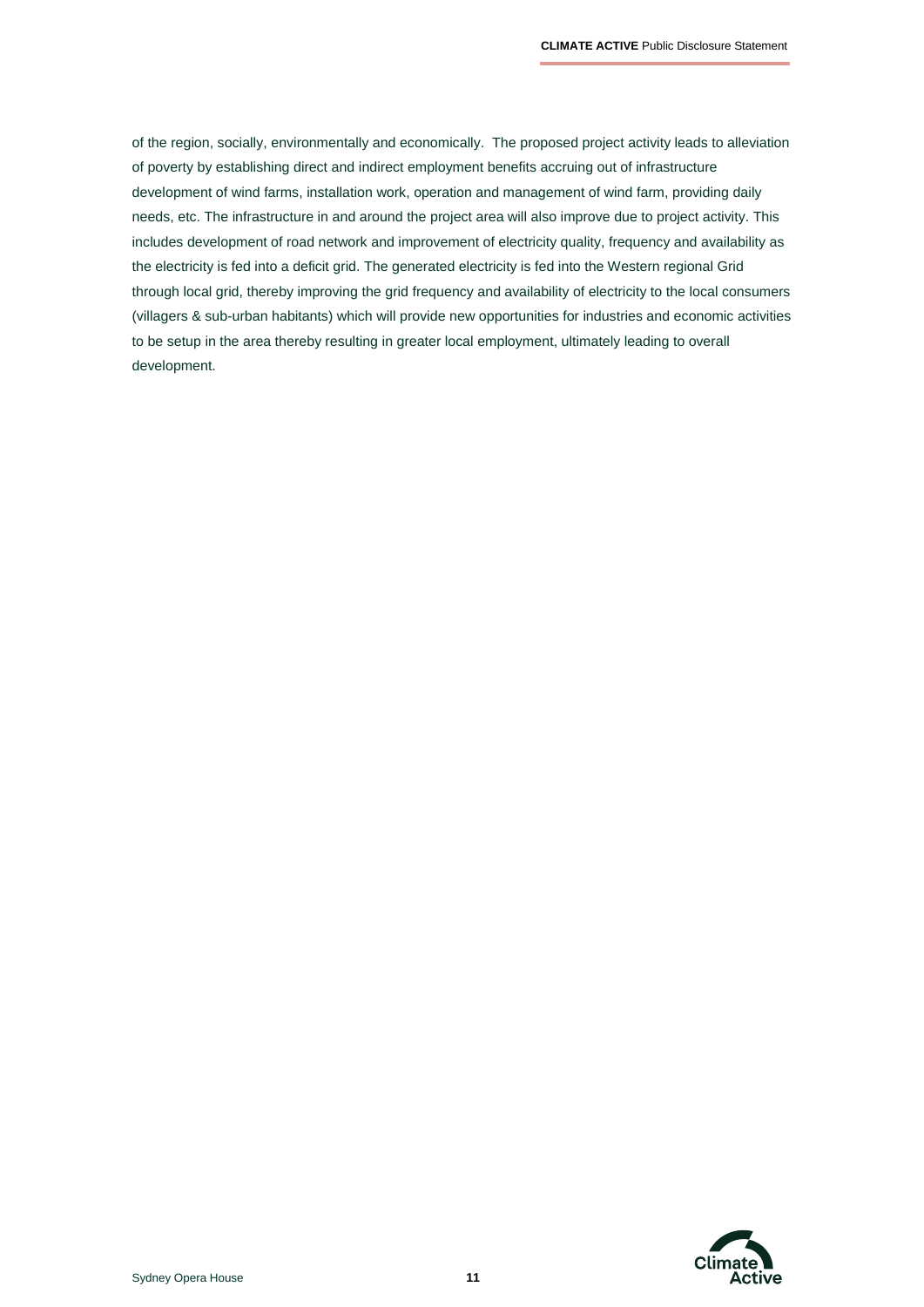$\overline{\phantom{a}}$ 

### **Offsets summary**

Proof of cancellation of offset units

#### **Table 7**

| <b>Offsets cancelled for Climate Active Carbon Neutral Certification</b>                                   |                            |                 |                        |                                                                                                    |                |                                                  |                                                                 |                                                          |                                                              |                                      |
|------------------------------------------------------------------------------------------------------------|----------------------------|-----------------|------------------------|----------------------------------------------------------------------------------------------------|----------------|--------------------------------------------------|-----------------------------------------------------------------|----------------------------------------------------------|--------------------------------------------------------------|--------------------------------------|
| <b>Project</b><br>description                                                                              | Type of<br>offset<br>units | <b>Registry</b> | <b>Date</b><br>retired | <b>Serial number</b><br>(and hyperlink to<br>registry<br>transaction<br>record)                    | <b>Vintage</b> | <b>Eligible</b><br><b>Quantity</b><br>$(tCO2-e)$ | <b>Quantity</b><br>used for<br>previous<br>reporting<br>periods | Quantity<br>banked for<br>future<br>reporting<br>periods | Quantity<br>used for<br>this<br>reporting<br>period<br>claim | <b>Percentage</b><br>of total $(\%)$ |
| <b>NIHT Topaiyo</b><br>$REDD +$                                                                            | <b>VCU<sub>s</sub></b>     | <b>VERRA</b>    | 07 Sep<br>2021         | 9629-113179319-<br>113181794-VCS-<br><b>VCU-466-VER-</b><br>PG-14-2293-<br>01062017-<br>31122019-0 | 2017-2019      | 2,476                                            | $\mathbf{0}$                                                    | 376                                                      | 2,100                                                        | 19.4%                                |
| 150 MW grid<br>connected Wind<br>Power based<br>electricity<br>generation<br>project in<br>Gujarat, India. | <b>VCUs</b>                | <b>VERRA</b>    | 31 Aug<br>2021         | 9085-66625776-<br>66627425-VCS-<br><b>VCU-1491-VER-</b><br>IN-1-292-<br>01012017-<br>31122017-0    | 2017           | 1,650                                            | $\mathbf 0$                                                     | $\mathbf 0$                                              | 1,650                                                        | 13.0%                                |
| Vishnuprayag<br>Hydro-electric<br>Project (VHEP)<br>by Jaiprakash<br><b>Power Ventures</b><br>Ltd.(JPVL)   | <b>VCU<sub>s</sub></b>     | <b>VERRA</b>    | 30 Aug<br>2021         | 10593-<br>230730846-<br>230739445-VCS-<br><b>VCU-259-VER-</b><br>IN-1-173-<br>01012013-            | 2013           | 8,600                                            | $\mathbf 0$                                                     | $\mathbf 0$                                              | 8,600                                                        | 67.6%                                |

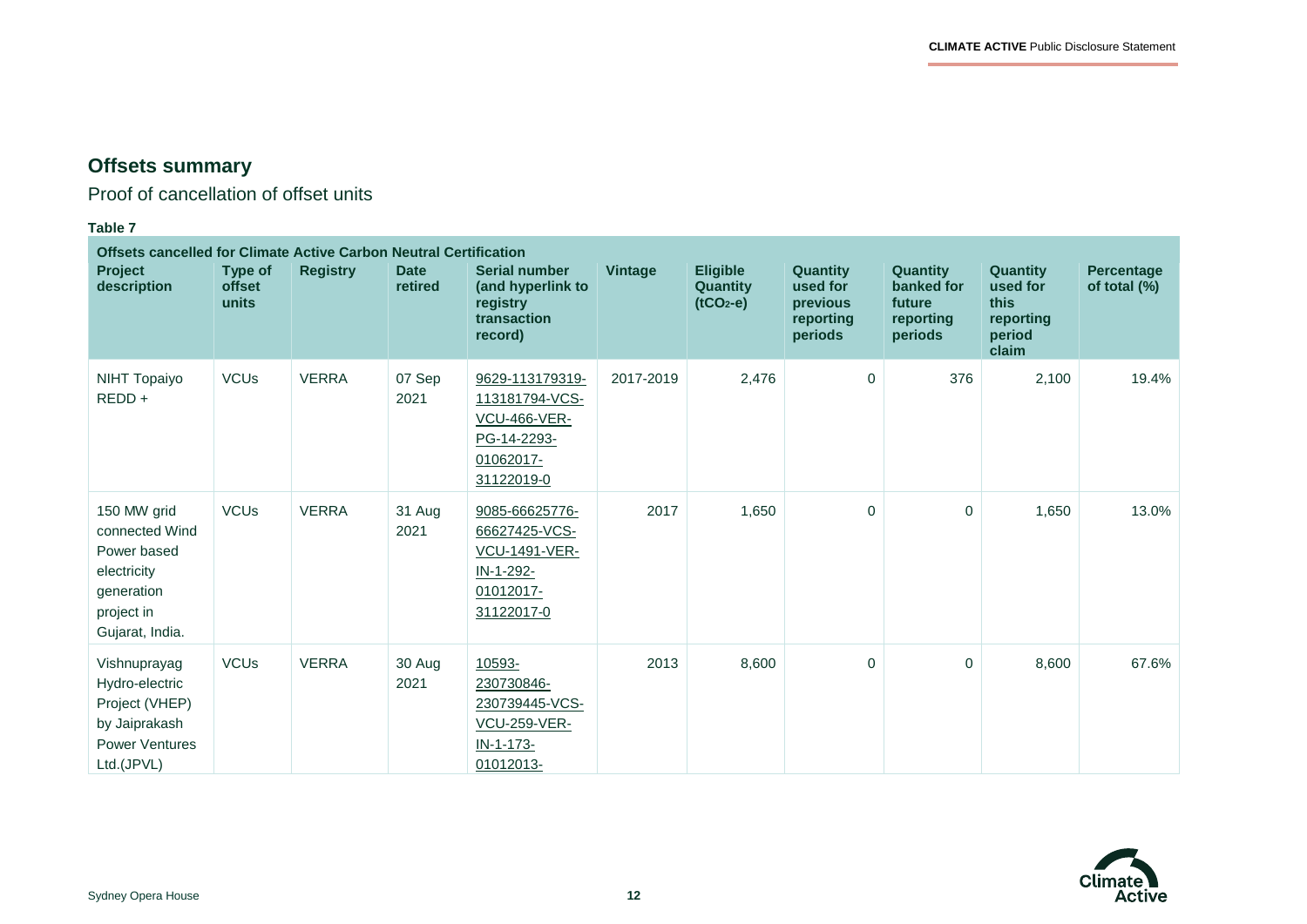÷

|                                                                 |                                                                                                  |                 |                        | 31122013-0                                                               |         |                                                  |                                                           |  |        |      |
|-----------------------------------------------------------------|--------------------------------------------------------------------------------------------------|-----------------|------------------------|--------------------------------------------------------------------------|---------|--------------------------------------------------|-----------------------------------------------------------|--|--------|------|
|                                                                 |                                                                                                  |                 |                        |                                                                          |         |                                                  | Total offsets retired this report and used in this report |  | 12,350 | 100% |
| Total offsets retired this report and banked for future reports |                                                                                                  |                 |                        |                                                                          |         |                                                  |                                                           |  |        |      |
|                                                                 | Additional offsets cancelled for purposes other than Climate Active Carbon Neutral certification |                 |                        |                                                                          |         |                                                  |                                                           |  |        |      |
| Project<br>description                                          | Type of<br><b>offset</b><br>units                                                                | <b>Registry</b> | <b>Date</b><br>retired | Serial number<br>(and hyperlink to<br>registry<br>transaction<br>record) | Vintage | <b>Eligible</b><br><b>Quantity</b><br>$(tCO2-e)$ | <b>Purpose of cancellation</b>                            |  |        |      |
|                                                                 |                                                                                                  |                 |                        |                                                                          |         |                                                  |                                                           |  |        |      |

| Type of offset units         | Quantity (used for this reporting period claim) | <b>Percentage of Total</b> |
|------------------------------|-------------------------------------------------|----------------------------|
| Verified Carbon Units (VCUs) | 12,350                                          | 100%                       |

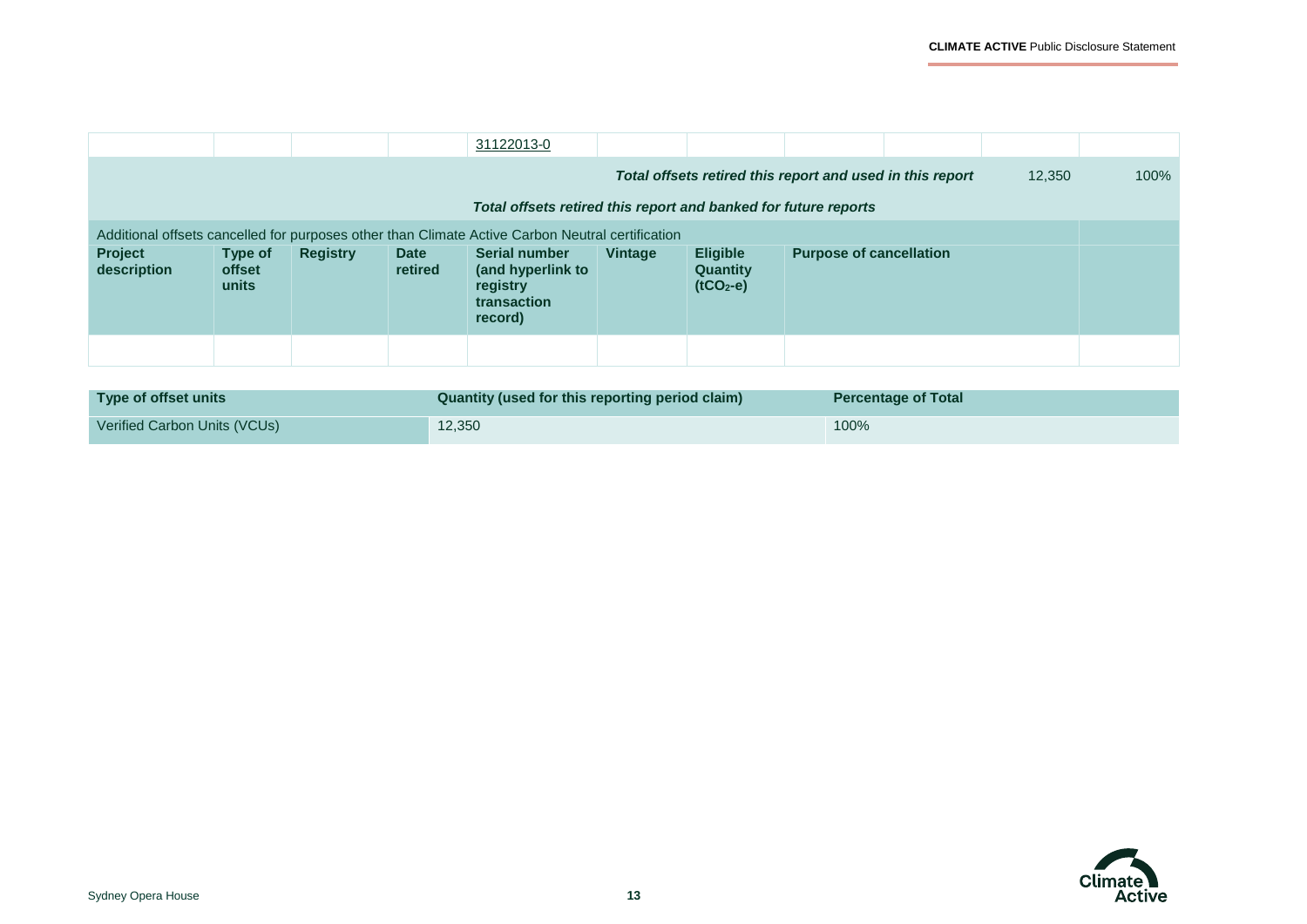## 5.USE OF TRADE MARK

**Table 8** 

**Description where trademark used Constrainer Logo type** 

https://www.sydneyoperahouse.com/ Certified Organisation

# 6.ADDITIONAL INFORMATION

The Sydney Opera House has also purchased an additional 1,650 tonnes of biodiversity offsets through Greenfleet. Greenfleet is a leading Australian not-for-profit environmental organisation on a mission to protect our climate by restoring forests. Greenfleet forests address critical deforestation, restore habitat for wildlife including many endangered species, capture carbon emissions to protect our climate, reduce soil erosion, improve water quality, and economically support local and indigenous communities.

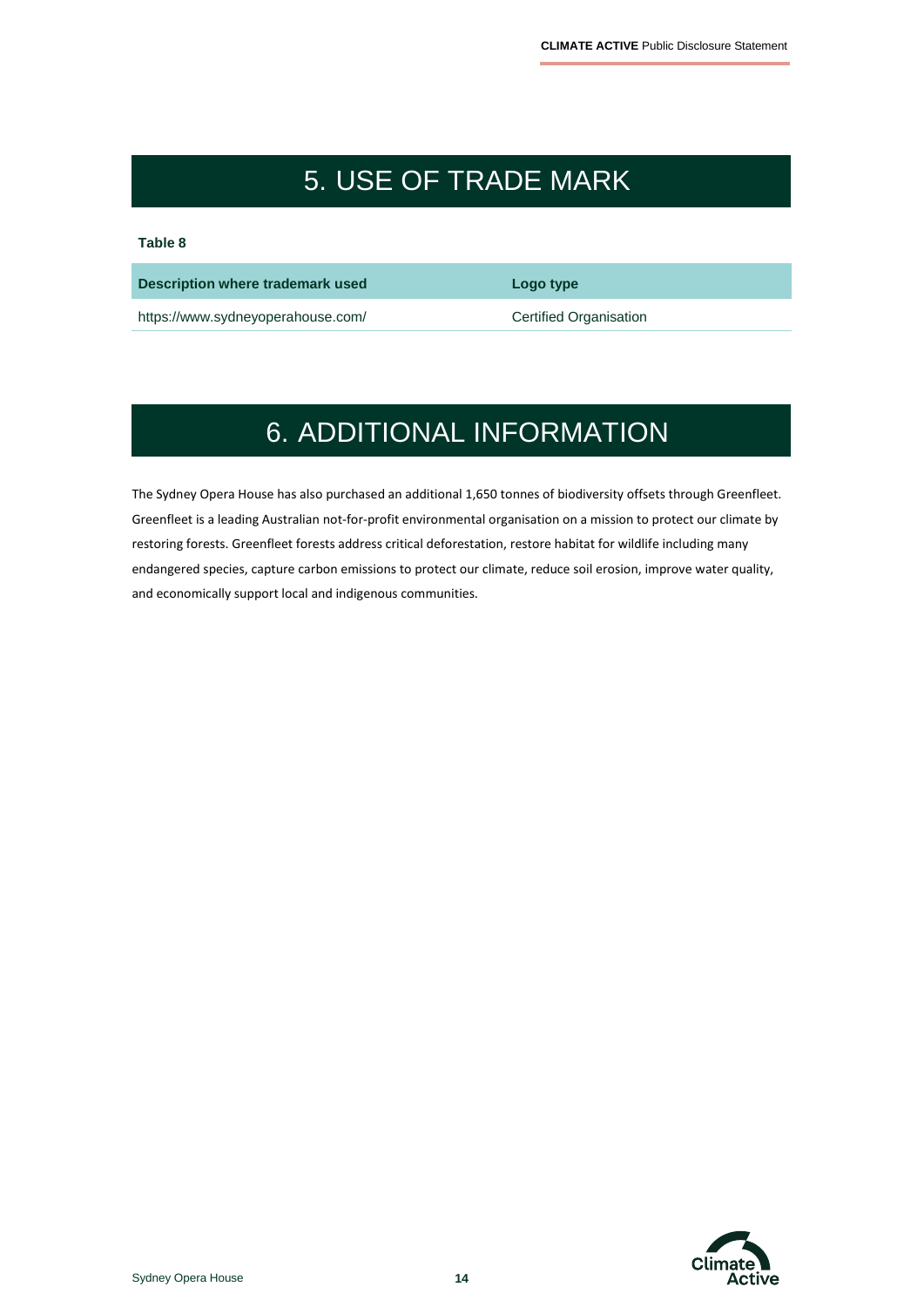# APPENDIX 1

### **Excluded emissions**

Please detail any excluded emissions in the table below and indicate yes or no against each of the specific criteria.

To be deemed relevant an emission must meet two of the five relevance criteria. Excluded emissions are detailed below against each of the five criteria.

| Table 9                                         |                                                                                                                                                                                 |                                                                                                                                  |                                                                                                 |                                                                                                                                       |                                                                                                                                                                                                                                                                |
|-------------------------------------------------|---------------------------------------------------------------------------------------------------------------------------------------------------------------------------------|----------------------------------------------------------------------------------------------------------------------------------|-------------------------------------------------------------------------------------------------|---------------------------------------------------------------------------------------------------------------------------------------|----------------------------------------------------------------------------------------------------------------------------------------------------------------------------------------------------------------------------------------------------------------|
| <b>Relevance test</b>                           |                                                                                                                                                                                 |                                                                                                                                  |                                                                                                 |                                                                                                                                       |                                                                                                                                                                                                                                                                |
| Excluded<br>emission<br>sources                 | The emissions<br>from a<br>particular<br>source are<br>likely to be<br>large relative<br>to the<br>organisation's<br>electricity,<br>stationary<br>energy and<br>fuel emissions | The emissions<br>from a<br>particular<br>source<br>contribute<br>to the<br>organisation's<br>greenhouse<br>gas risk<br>exposure. | Key<br>stakeholders<br>deem the<br>emissions<br>from a<br>particular<br>source are<br>relevant. | The<br>responsible<br>entity has the<br>potential to<br>influence the<br>reduction of<br>emissions<br>from a<br>particular<br>source. | The emissions<br>are from<br>outsourced<br>activities<br>previously<br>undertaken<br>within the<br>organisation's<br>boundary,<br>or from<br>outsourced<br>activities<br>typically<br>undertaken<br>within the<br>boundary for<br>comparable<br>organisations. |
| Audience,<br>Tenant and<br>Contractor<br>Travel | Yes                                                                                                                                                                             | <b>No</b>                                                                                                                        | <b>No</b>                                                                                       | <b>No</b>                                                                                                                             | No                                                                                                                                                                                                                                                             |
| Natural Gas-<br>Tenant<br>Consumption           | <b>No</b>                                                                                                                                                                       | <b>No</b>                                                                                                                        | <b>No</b>                                                                                       | <b>No</b>                                                                                                                             | No                                                                                                                                                                                                                                                             |

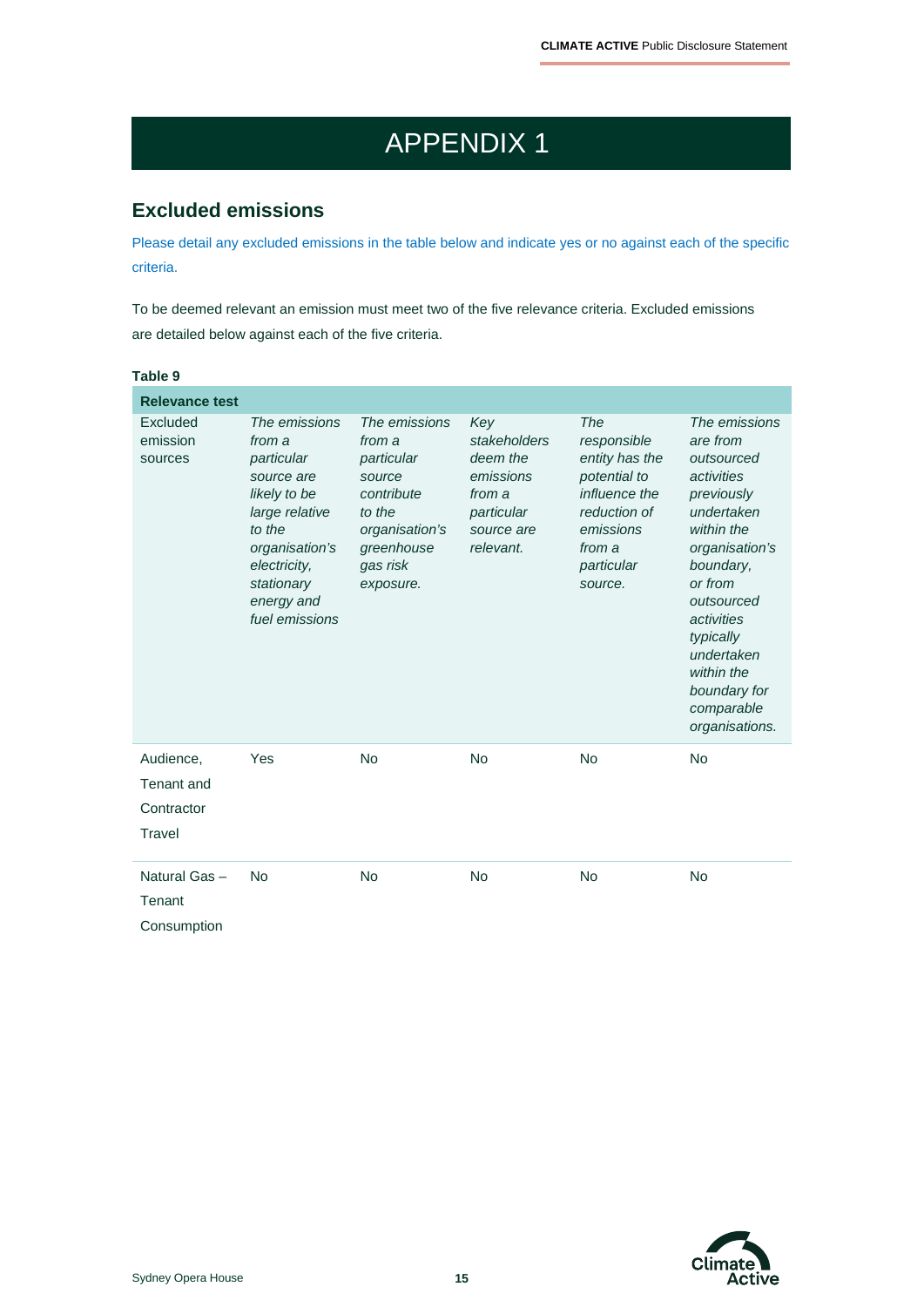# APPENDIX 2

### **Non-quantified emissions for organisations**

| ۰.<br>.<br>٠ | × |  |  |  |
|--------------|---|--|--|--|
|              |   |  |  |  |

| <b>Non-quantification test</b>                  |                                                                                           |                                                                                                           |                                                                                                                                       |                                                                                      |  |  |  |
|-------------------------------------------------|-------------------------------------------------------------------------------------------|-----------------------------------------------------------------------------------------------------------|---------------------------------------------------------------------------------------------------------------------------------------|--------------------------------------------------------------------------------------|--|--|--|
| Relevant-non-<br>quantified<br>emission sources | Immaterial<br><1% for individual<br><i>items and no</i><br>more than $5%$<br>collectively | Quantification is<br>not cost effective<br>relative to the size<br>of the emission<br>but uplift applied. | Data unavailable<br>but uplift applied.<br>A data<br>management plan<br>must be put in<br>place to provide<br>data within 5<br>years. | Initial emissions<br>non-quantified but<br>repairs and<br>replacements<br>quantified |  |  |  |
| Liquid Waste -<br>Grease Trap                   | Yes                                                                                       | No                                                                                                        | No.                                                                                                                                   | N <sub>o</sub>                                                                       |  |  |  |